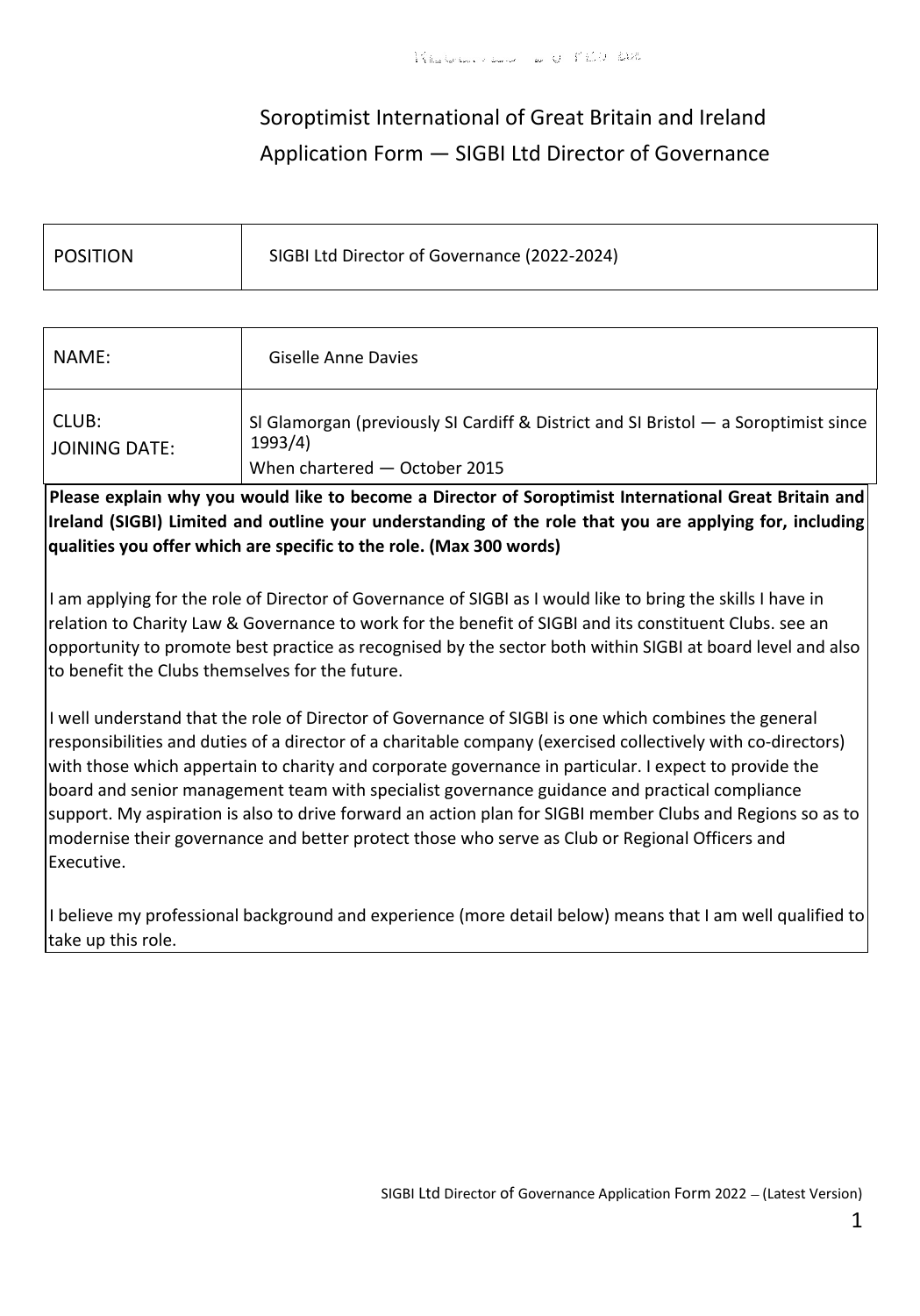## **Please explain how your professional experience meets the essential and desirable skills as detailed in the Role Specification. (Max 500 words)**

Although now semi-retired as a Solicitor specialising in Charity and Social Enterprise Law, I am still recognised as a leader in my field. Until  $1<sup>st</sup>$  August 2018 1 was a partner at Geldards LLP and Charity Team Leader. I am now an employed Consultant advising the Team I previously led.

As well as advising very many charity clients, from new start-ups to some of the largest in England and Wales, during my career and until very recently I provided specialist legal advice and support to both SIGBI and SI on matters of governance and administration including:

Assisted the then unincorporated SIGBI board to complete the formalities to lead to incorporation (pro bono); advised on changes required to the Articles of Association and structure of SIGBI to enable registration with the Charity Commission for England and Wales and contributed to the successful registration application itself; advised on subsequent changes to the Articles and Bye- laws of SIGBI, including those required to create Associate membership; incorporated SI as a 'non-profit' company limited by guarantee and had previously advised on constitutional changes needed to ensure Sl governing documents contained provisions enabling its recognition as a non-profit for UN accreditation; advised on subsequent changes to the Articles and Bye-Laws of Sl; provided Charity Trustee and Company Director to the boards of both SIGBI and SI, and also Authorised Representative/Membership training to SI and its Federations.

I have previously served as a volunteer director (with responsibility for governance) on the Board of Number 63 (Soroptiimist) Limited and was instrumental in assisting this body to make changes to its governing document to ensure "non-profit" status.

## **Please use this space to include any other information in support of your application that you have not already entered on this form. (Max 200 words)**

I am a committed Soroptimist of over 25 years standing and believe in the necessity of bringing the highest standards of behaviour and ethics to any role I hold;

I have an excellent understanding of the structure of the global Soroptimist movement and the interrelationships between SI, its member Federations, individual Federation governance structures such as Boards of Governors, and Countries, National Networks, Regions and Clubs;

I believe I work well with others and within my abilities and skill set, give generously of my time to those who ask for it;

I am a well-respected public speaker;

I

I am a 'hands on' volunteer with Cardiff Women's Aid and a Welsh Women's Aid community 'Ask Me' ambassador;

I am now semi-retired and as it is other members of the Geldards LLP Team I previously led who now advise SIGBI and Sl professionally, I believe I am no longer conflicted from serving on the board of SIGBI.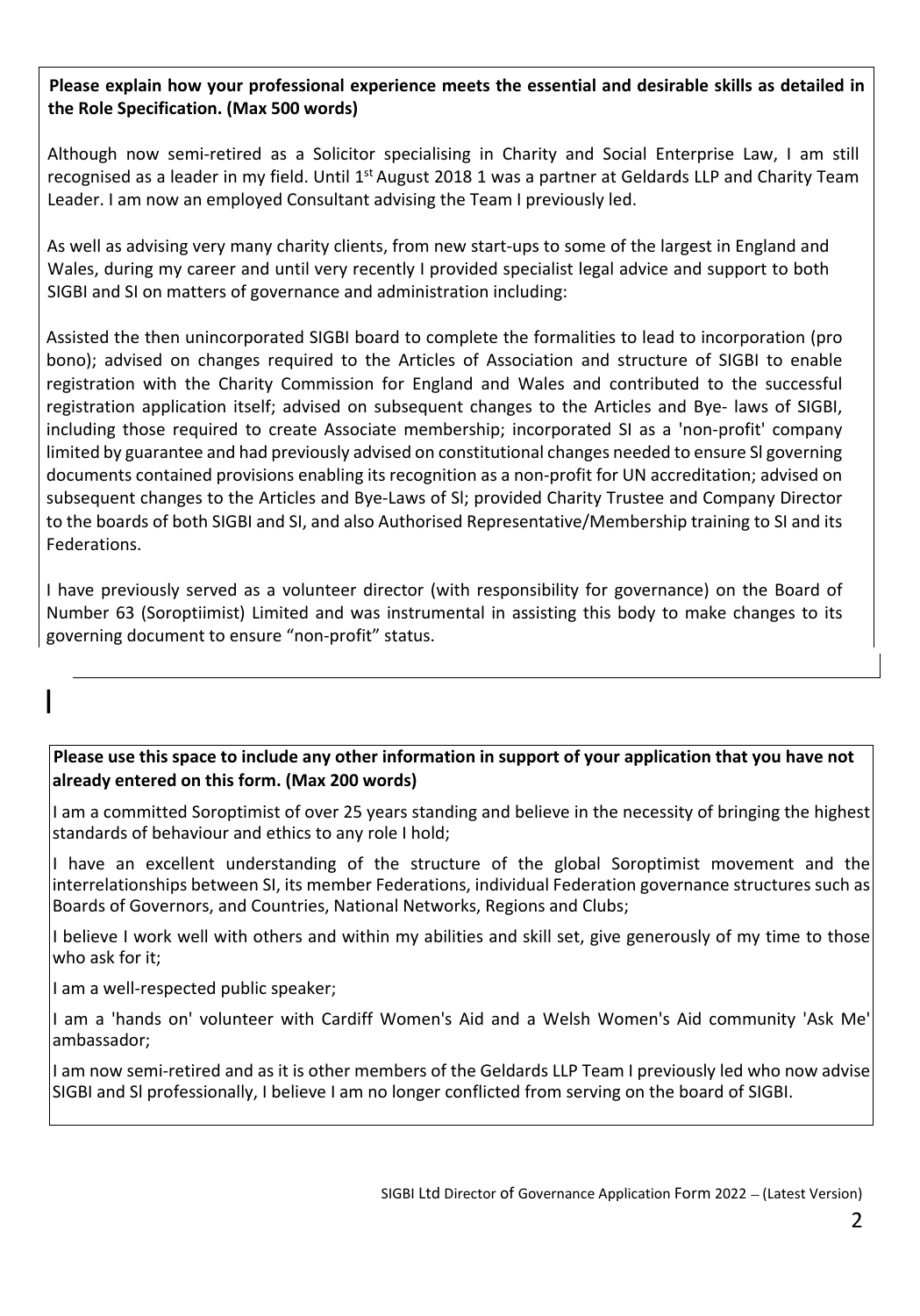**Office held at Club/Region/NA/Network/Federation Level (MOST RECENT FIRST) Current:** Treasurer - SI Glamorgan

### **Past:**

Membership officer — Sl Glamorgan Programme Action Officer — Sl Glamorgan Treasurer — Sl Cardiff & District President — Sl Cardiff & District (twice)

## **Please include a list of Directorship and Trustee positions that you currently hold or have held previously in the last 10 years.**

Past Director – Number 63 (Soroptimist) Limited

#### Declaration

All the information I have provided is true and correct. understand that any misrepresentation or non-disclosure of any kind may jeopardise my application or position as a director and could mean that consequently this data is shared with Companies House. I also authorise SIGBI Limited to place my non-confidential information on the members' only section of the SIGBI website, as part of the election process, on the understanding that it will be removed as soon as the election is over.

declare:

I am willing to act as a Director of Soroptimist International Great Britain and Ireland (SIGBI) Limited, a charitable company limited by guarantees and registered with Companies House in England and Wales and the Charity Commission for England and Wales.

I am qualified to act as a Director of a company limited by guarantee registered with Companies House in England and Wales.

I am qualified to act as a Trustee of a charity registered with the Charity Commission for England and Wales.

Signed

Date

This is a self-nominating application form. However, you are required to seek the support of an Officer of a Region/National Association/Country for this post.